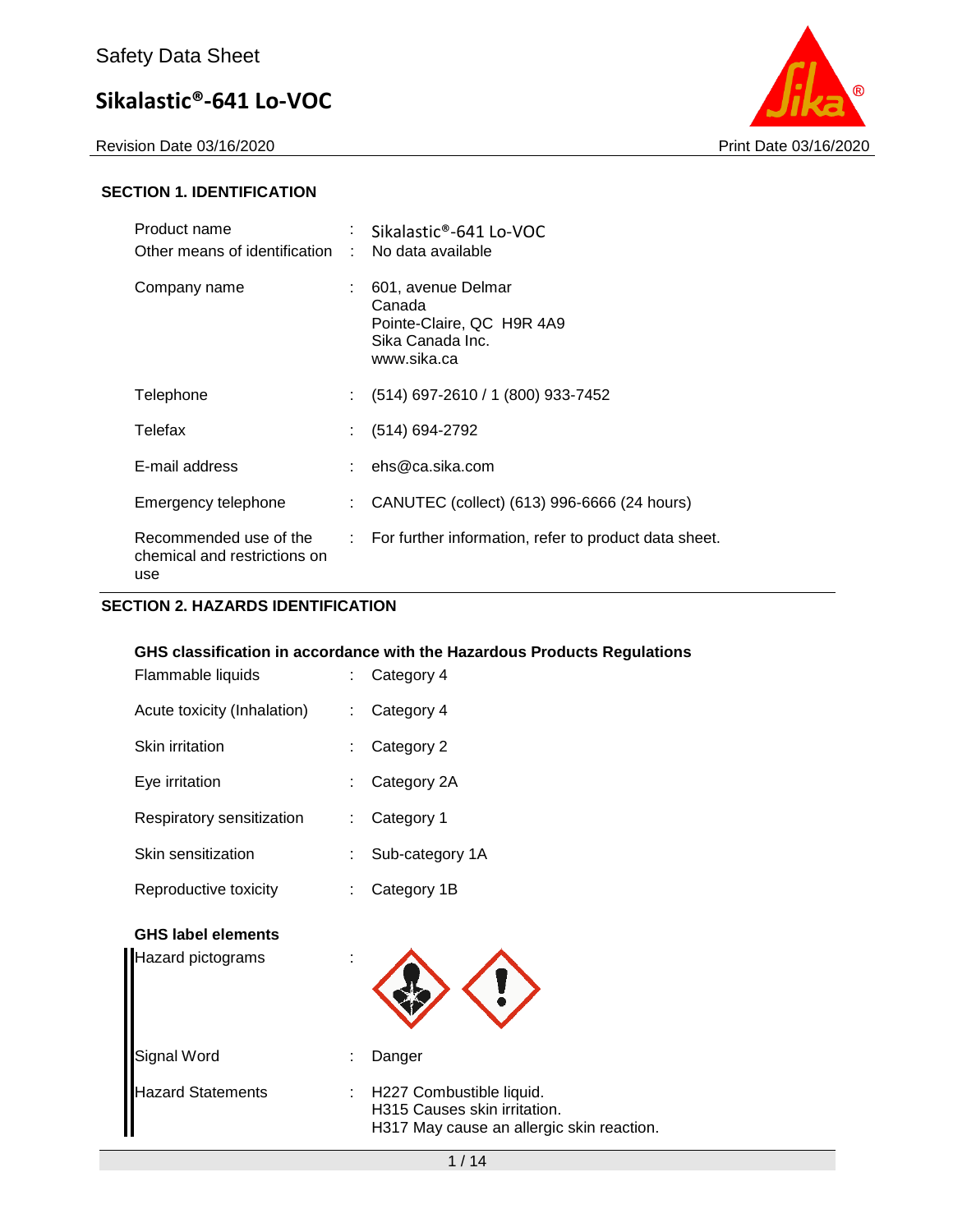Revision Date 03/16/2020 **Print Date 03/16/2020** 



|                                 | H319 Causes serious eye irritation.<br>H332 Harmful if inhaled.<br>H334 May cause allergy or asthma symptoms or breathing diffi-<br>culties if inhaled.<br>H360 May damage fertility or the unborn child.                                                                                                                                                                                                                                                                                                                                                                                                                                                                                                                                                                                                                                                                                                                                                                                                |
|---------------------------------|----------------------------------------------------------------------------------------------------------------------------------------------------------------------------------------------------------------------------------------------------------------------------------------------------------------------------------------------------------------------------------------------------------------------------------------------------------------------------------------------------------------------------------------------------------------------------------------------------------------------------------------------------------------------------------------------------------------------------------------------------------------------------------------------------------------------------------------------------------------------------------------------------------------------------------------------------------------------------------------------------------|
| <b>Precautionary Statements</b> | <b>Prevention:</b><br>P201 Obtain special instructions before use.<br>P202 Do not handle until all safety precautions have been read<br>and understood.<br>P210 Keep away from heat, hot surfaces, sparks, open flames<br>and other ignition sources. No smoking.<br>P261 Avoid breathing dust/ fume/ gas/ mist/ vapors/ spray.<br>P264 Wash skin thoroughly after handling.<br>P271 Use only outdoors or in a well-ventilated area.<br>P272 Contaminated work clothing should not be allowed out of<br>the workplace.<br>P280 Wear protective gloves/ protective clothing/ eye protection/<br>face protection.<br>P284 In case of inadequate ventilation wear respiratory protec-<br>tion.                                                                                                                                                                                                                                                                                                              |
|                                 | <b>Response:</b><br>P302 + P352 IF ON SKIN: Wash with plenty of water.<br>P304 + P340 + P312 IF INHALED: Remove person to fresh air<br>and keep comfortable for breathing. Call a POISON CENTER/<br>doctor if you feel unwell.<br>P305 + P351 + P338 IF IN EYES: Rinse cautiously with water<br>for several minutes. Remove contact lenses, if present and easy<br>to do. Continue rinsing.<br>P308 + P313 IF exposed or concerned: Get medical advice/<br>attention.<br>P333 + P313 If skin irritation or rash occurs: Get medical advice/<br>attention.<br>P337 + P313 If eye irritation persists: Get medical advice/atten-<br>tion.<br>P362 + P364 Take off contaminated clothing and wash it before<br>reuse.<br>P370 + P378 In case of fire: Use dry sand, dry chemical or alco-<br>hol-resistant foam to extinguish.<br>Storage:<br>P403 Store in a well-ventilated place.<br>P405 Store locked up.<br>Disposal:<br>P501 Dispose of contents/ container to an approved waste dis-<br>posal plant. |

### **Additional Labeling**

There are no ingredients with unknown acute toxicity used in a mixture at a concentration >= 1%.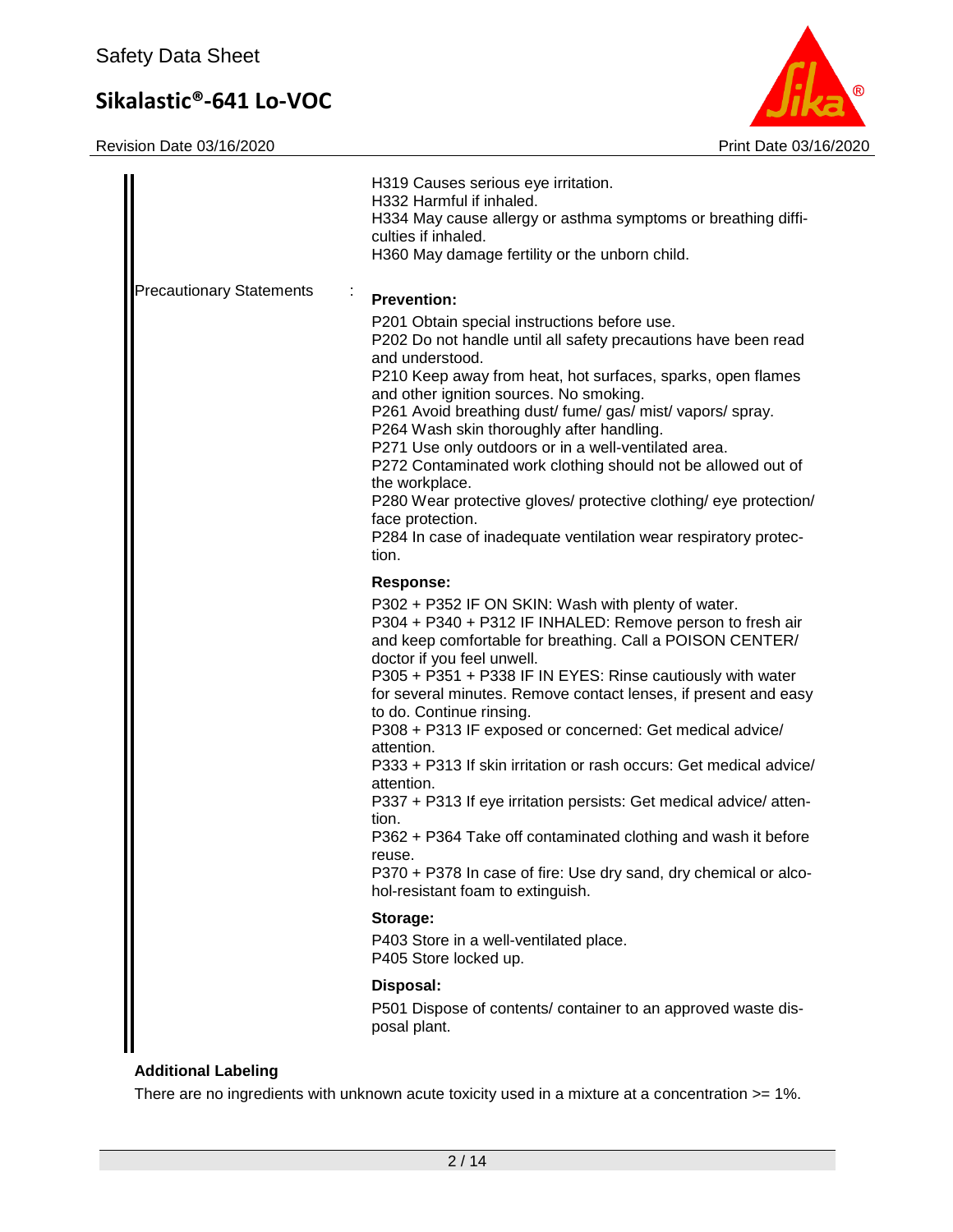Revision Date 03/16/2020 **Print Date 03/16/2020** 



None known.

#### **SECTION 3. COMPOSITION/INFORMATION ON INGREDIENTS**

Substance / Mixture : Mixture

#### **Components**

| Chemical name                                               | CAS-No.      | Classification                                                                                                                | Concentra-                     |
|-------------------------------------------------------------|--------------|-------------------------------------------------------------------------------------------------------------------------------|--------------------------------|
| 4-chloro-alpha, alpha, alpha-<br>trifluorotoluene           | 98-56-6      | Flam. Liq. 3; H226<br>Skin Irrit. 2; H315<br>Eye Irrit. 2A; H319<br>Skin Sens. 1B; H317<br><b>STOT SE 3; H335</b>             | tion $(% w/w)$<br>$>= 10 - 30$ |
| Hardener MTJ (Polyoxypropylene-<br>tri(morpholinoaldimine)) | 1379822-00-0 | Skin Sens. 1B; H317                                                                                                           | $>= 5 - < 10$                  |
| Hardener MI (Isopho-<br>ronedi(morpholinoaldimine))         | 1217271-02-7 | Skin Irrit. 2; H315<br>Eye Irrit. 2A; H319<br>Skin Sens. 1; H317                                                              | $>= 1 - 5$                     |
| Isophorondiisocyanate homopoly-<br>lmer                     | 53880-05-0   | Skin Sens. 1B; H317<br><b>STOT SE 3; H335</b>                                                                                 | $>= 1 - 5$                     |
| tris(methylphenyl) phosphate                                | 1330-78-5    | Repr. 2; H361                                                                                                                 | $>= 0.1 - 1$                   |
| 3-isocyanatomethyl-3,5,5-<br>trimethylcyclohexyl isocyanate | 4098-71-9    | Acute Tox. 1; H330<br>Skin Corr. 1C; H314<br>Eye Dam. 1; H318<br>Resp. Sens. 1; H334<br>Skin Sens. 1; H317<br>STOT SE 3; H335 | $>= 0.1 - 1$                   |
| $bis(1,2,2,6,6-pentament-4-$<br>piperidyl) sebacate         | 41556-26-7   | Skin Sens. 1A; H317                                                                                                           | $>= 0.1 - 1$                   |
| 1-methyl-2-pyrrolidone                                      | 872-50-4     | Skin Irrit. 2; H315<br>Eye Irrit. 2A; H319<br>Repr. 1B; H360<br>STOT SE 3; H335                                               | $>= 0.1 - 1$                   |
| 4,5-dichloro-2-octyl-2H-isothiazol-3-<br>one (DCOIT)        | 64359-81-5   | Acute Tox. 4; H302<br>Acute Tox. 2; H330<br>Skin Corr. 1B; H314<br>Skin Sens. 1A; H317                                        | $>= 0.1 - 1$                   |
| salicylic acid                                              | 69-72-7      | Acute Tox. 4; H302<br>Eye Dam. 1; H318<br>Repr. 2; H361                                                                       | $>= 0.1 - 1$                   |

Actual concentration or concentration range is withheld as a trade secret

#### **SECTION 4. FIRST AID MEASURES**

| General advice | ÷. | Move out of dangerous area.<br>Consult a physician.<br>Show this material safety data sheet to the doctor in attend-<br>ance. |
|----------------|----|-------------------------------------------------------------------------------------------------------------------------------|
| If inhaled     |    | Move to fresh air.<br>Consult a physician after significant exposure.                                                         |



3 / 14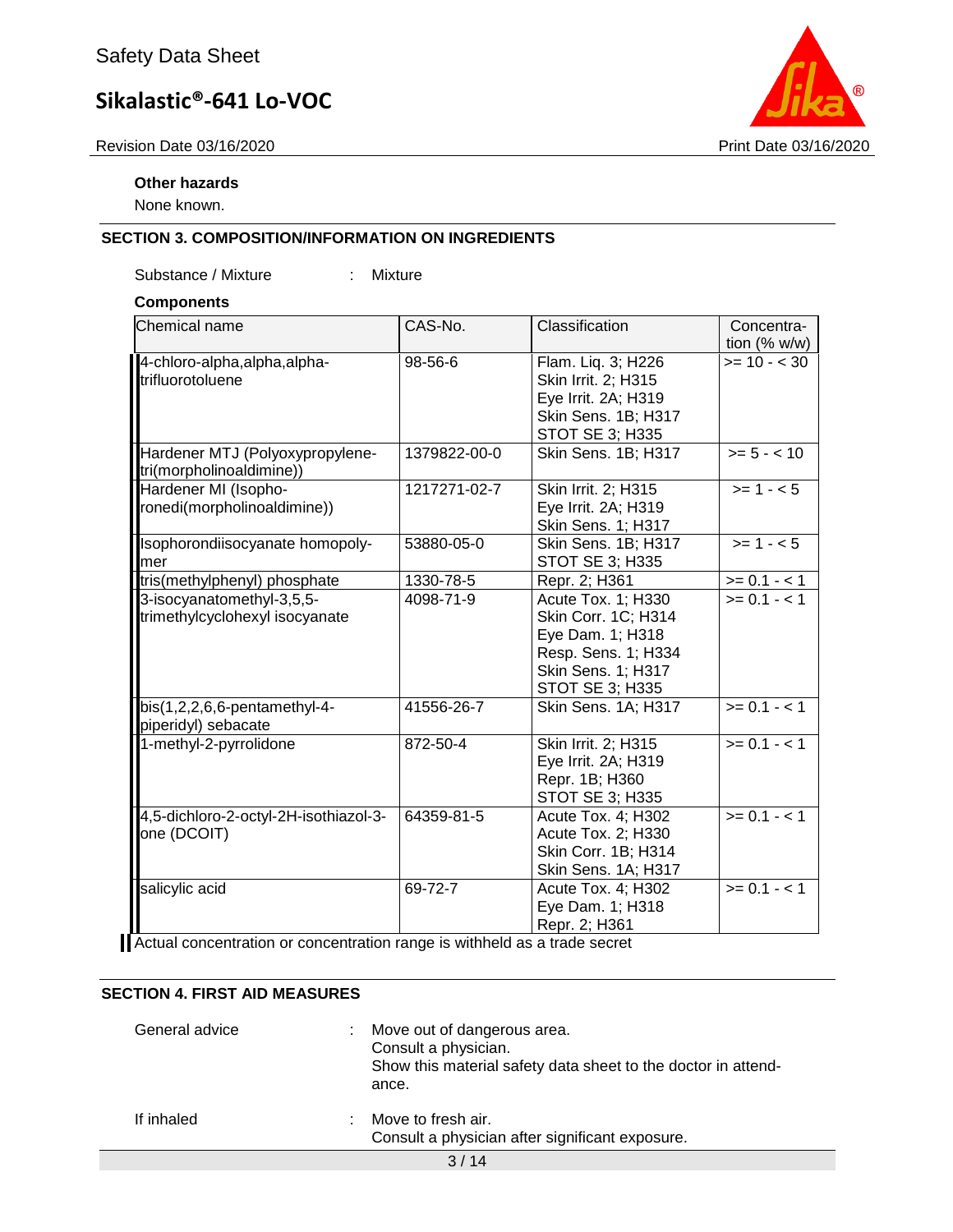Revision Date 03/16/2020 **Print Date 03/16/2020** 



| In case of skin contact<br>÷.                                           | Take off contaminated clothing and shoes immediately.<br>Wash off with soap and plenty of water.<br>If symptoms persist, call a physician.                                                                      |
|-------------------------------------------------------------------------|-----------------------------------------------------------------------------------------------------------------------------------------------------------------------------------------------------------------|
| In case of eye contact<br>÷.                                            | Immediately flush eye(s) with plenty of water.<br>Remove contact lenses.<br>Keep eye wide open while rinsing.                                                                                                   |
| If swallowed<br>÷.                                                      | If eye irritation persists, consult a specialist.<br>Clean mouth with water and drink afterwards plenty of water.<br>Do not induce vomiting without medical advice.<br>Do not give milk or alcoholic beverages. |
|                                                                         | Never give anything by mouth to an unconscious person.<br>Obtain medical attention.                                                                                                                             |
| Most important symptoms<br>÷.<br>and effects, both acute and<br>delayed | irritant effects<br>sensitizing effects<br>toxic effects for reproduction                                                                                                                                       |
|                                                                         | Asthmatic appearance<br>Respiratory disorder                                                                                                                                                                    |
|                                                                         | Allergic reactions<br>Excessive lachrymation                                                                                                                                                                    |
|                                                                         | Erythema<br>Headache                                                                                                                                                                                            |
|                                                                         | Dermatitis                                                                                                                                                                                                      |
|                                                                         | Causes skin irritation.<br>May cause an allergic skin reaction.                                                                                                                                                 |
|                                                                         | Causes serious eye irritation.                                                                                                                                                                                  |
|                                                                         | Harmful if inhaled.<br>May cause allergy or asthma symptoms or breathing difficul-<br>ties if inhaled.                                                                                                          |
| Notes to physician                                                      | May damage fertility or the unborn child.<br>Treat symptomatically.                                                                                                                                             |

#### **SECTION 5. FIRE-FIGHTING MEASURES**

| Suitable extinguishing media<br>Unsuitable extinguishing<br>media | Carbon dioxide (CO2)<br>Water                                                                                                                                                                                                 |
|-------------------------------------------------------------------|-------------------------------------------------------------------------------------------------------------------------------------------------------------------------------------------------------------------------------|
| Further information                                               | Collect contaminated fire extinguishing water separately. This<br>must not be discharged into drains.<br>Fire residues and contaminated fire extinguishing water must<br>be disposed of in accordance with local regulations. |
| Special protective equipment :<br>for fire-fighters               | In the event of fire, wear self-contained breathing apparatus.                                                                                                                                                                |

### **SECTION 6. ACCIDENTAL RELEASE MEASURES**

| Personal precautions, protec- :<br>tive equipment and emer-<br>gency procedures |   | Use personal protective equipment.<br>Deny access to unprotected persons.                                                                                                                                                                     |
|---------------------------------------------------------------------------------|---|-----------------------------------------------------------------------------------------------------------------------------------------------------------------------------------------------------------------------------------------------|
| Environmental precautions                                                       | ÷ | Do not flush into surface water or sanitary sewer system.<br>If the product contaminates rivers and lakes or drains inform<br>respective authorities.<br>Local authorities should be advised if significant spillages<br>cannot be contained. |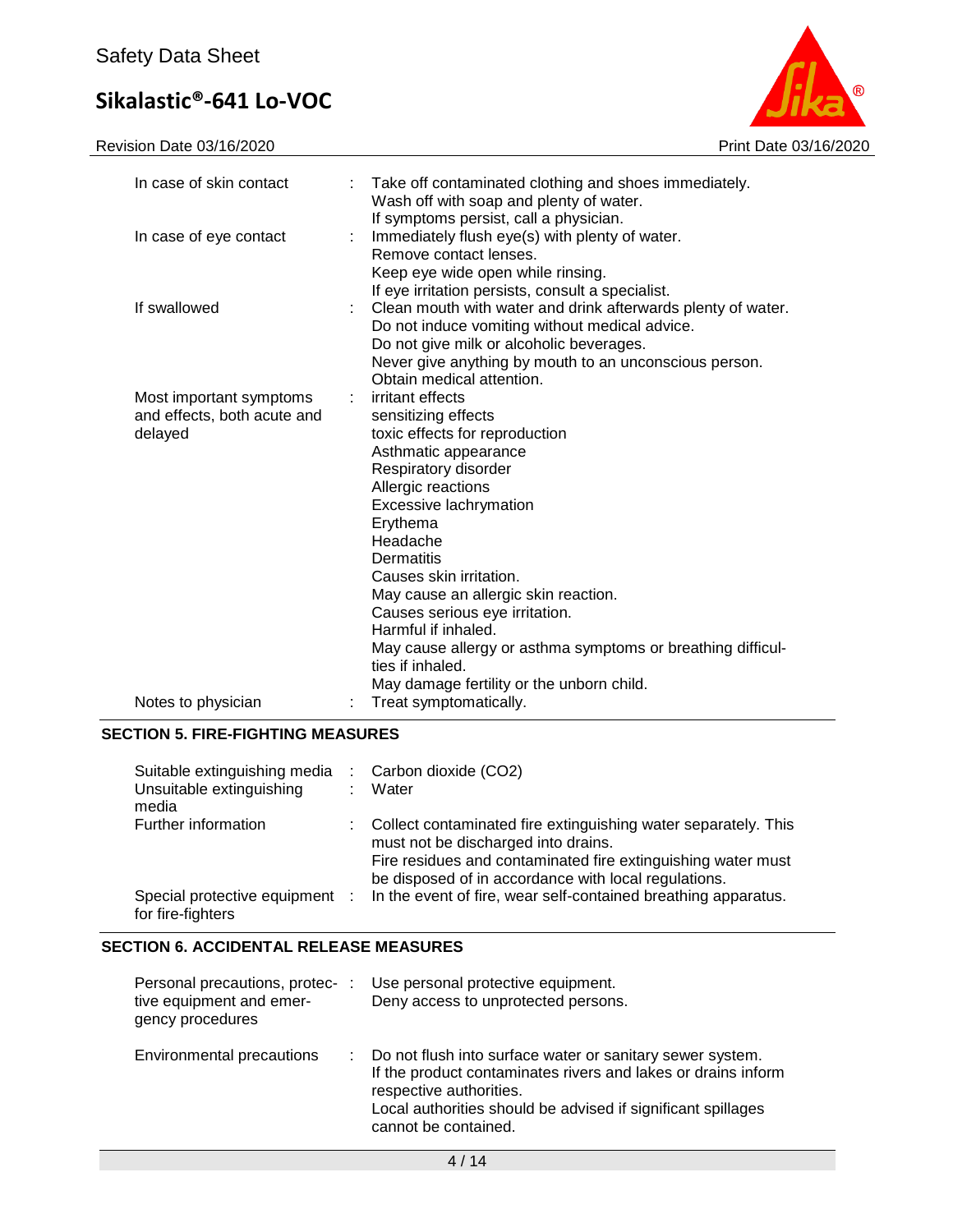Revision Date 03/16/2020 **Print Date 03/16/2020** 



| Methods and materials for   | : Soak up with inert absorbent material (e.g. sand, silica gel, |
|-----------------------------|-----------------------------------------------------------------|
| containment and cleaning up | acid binder, universal binder, sawdust).                        |
|                             | Keep in suitable, closed containers for disposal.               |

### **SECTION 7. HANDLING AND STORAGE**

| fire and explosion          | Advice on protection against : Normal measures for preventive fire protection.                                                                                                                                                                                                                                                                                                                                                                                                                                                                                                                                                                                                                                                                                     |
|-----------------------------|--------------------------------------------------------------------------------------------------------------------------------------------------------------------------------------------------------------------------------------------------------------------------------------------------------------------------------------------------------------------------------------------------------------------------------------------------------------------------------------------------------------------------------------------------------------------------------------------------------------------------------------------------------------------------------------------------------------------------------------------------------------------|
| Advice on safe handling     | Avoid formation of aerosol.<br>Do not breathe vapors or spray mist.<br>Avoid exceeding the given occupational exposure limits (see<br>section 8).<br>Do not get in eyes, on skin, or on clothing.<br>For personal protection see section 8.<br>Persons with a history of skin sensitization problems or asth-<br>ma, allergies, chronic or recurrent respiratory disease should<br>not be employed in any process in which this mixture is being<br>used.<br>Smoking, eating and drinking should be prohibited in the ap-<br>plication area.<br>Provide sufficient air exchange and/or exhaust in work rooms.<br>Pregnant women or women of child-bearing age should not be<br>exposed to this product.<br>Follow standard hygiene measures when handling chemical |
| Conditions for safe storage | products.<br>Store in original container.<br>Keep in a well-ventilated place.<br>Containers which are opened must be carefully resealed and<br>kept upright to prevent leakage.<br>Observe label precautions.<br>Store in accordance with local regulations.                                                                                                                                                                                                                                                                                                                                                                                                                                                                                                       |
| Materials to avoid          | Explosives<br>Oxidizing agents<br>Poisonous gases<br>Poisonous liquids                                                                                                                                                                                                                                                                                                                                                                                                                                                                                                                                                                                                                                                                                             |

### **SECTION 8. EXPOSURE CONTROLS/PERSONAL PROTECTION**

### **Ingredients with workplace control parameters**

| Components     | CAS-No.   | Value type<br>(Form of<br>exposure)  | Control parame-<br>ters / Permissible<br>concentration | <b>Basis</b> |
|----------------|-----------|--------------------------------------|--------------------------------------------------------|--------------|
| barium sulfate | 7727-43-7 | <b>TWA</b>                           | $10 \text{ mg/m}$                                      | CA AB OEL    |
|                |           | TWA (Inhal-<br>able)                 | $5 \text{ mg/m}$ 3                                     | CA BC OEL    |
|                |           | <b>TWAEV</b><br>(respirable<br>dust) | $5 \text{ mg/m}$ 3                                     | CA QC OEL    |
|                |           | TWAEV (to-                           | $10$ mg/m $3$                                          | CA QC OEL    |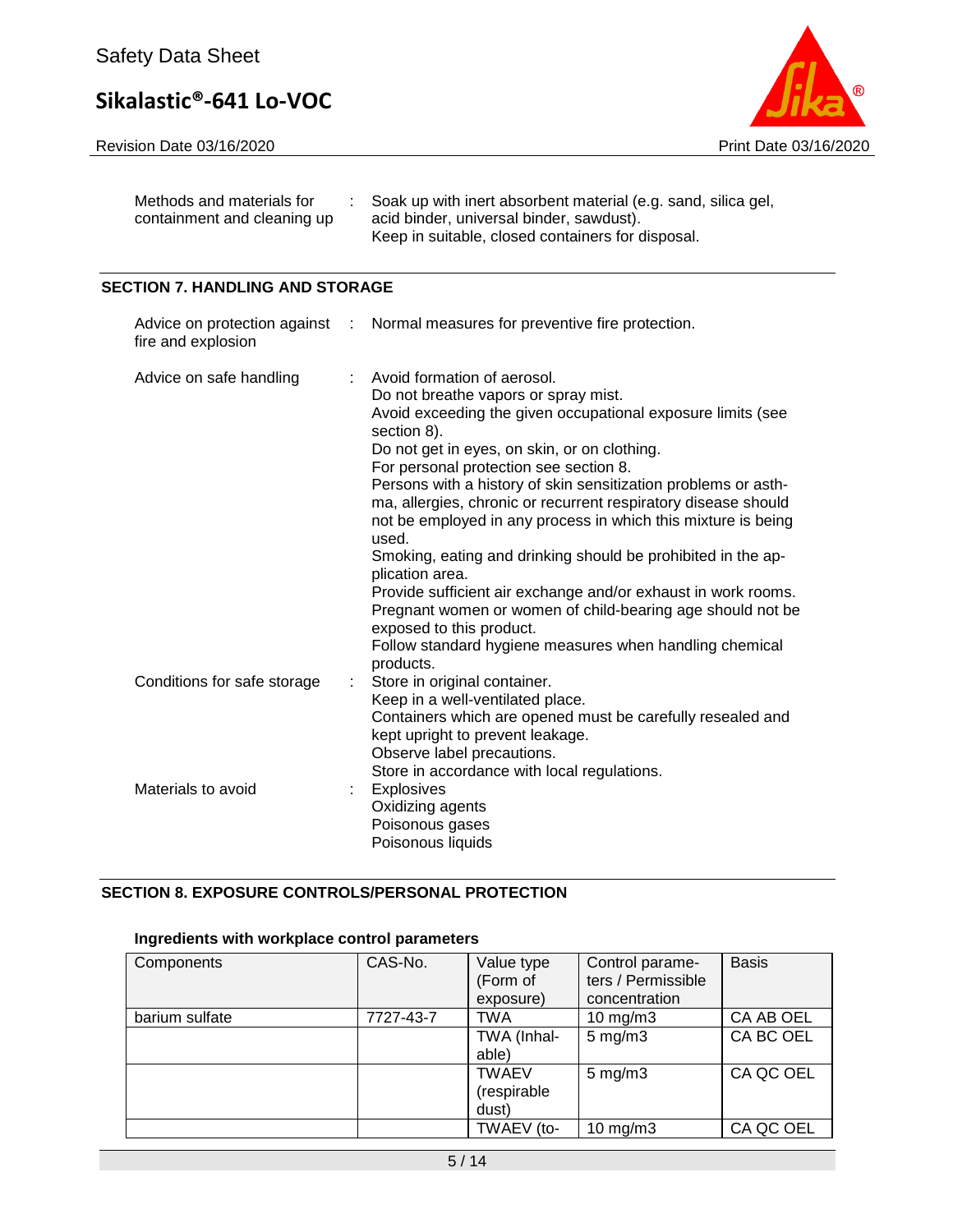Revision Date 03/16/2020 **Print Date 03/16/2020** 

|                                                             |                         | tal dust)                                                                                                                                           |                                                                                                                                                                                                                                                                                                                                                                                          |              |  |
|-------------------------------------------------------------|-------------------------|-----------------------------------------------------------------------------------------------------------------------------------------------------|------------------------------------------------------------------------------------------------------------------------------------------------------------------------------------------------------------------------------------------------------------------------------------------------------------------------------------------------------------------------------------------|--------------|--|
|                                                             |                         | TWA (Inhal-                                                                                                                                         | $5$ mg/m $3$                                                                                                                                                                                                                                                                                                                                                                             | <b>ACGIH</b> |  |
|                                                             |                         | able particu-                                                                                                                                       |                                                                                                                                                                                                                                                                                                                                                                                          |              |  |
|                                                             |                         | late matter)                                                                                                                                        |                                                                                                                                                                                                                                                                                                                                                                                          |              |  |
| triphenyl-phosphate                                         | 115-86-6                | <b>TWA</b>                                                                                                                                          | $3$ mg/m $3$                                                                                                                                                                                                                                                                                                                                                                             | CA AB OEL    |  |
|                                                             |                         | <b>TWA</b>                                                                                                                                          | $3$ mg/m $3$                                                                                                                                                                                                                                                                                                                                                                             | CA BC OEL    |  |
|                                                             |                         | <b>TWAEV</b>                                                                                                                                        | $3$ mg/m $3$                                                                                                                                                                                                                                                                                                                                                                             | CA QC OEL    |  |
|                                                             |                         | <b>TWA</b>                                                                                                                                          | $3$ mg/m $3$                                                                                                                                                                                                                                                                                                                                                                             | <b>ACGIH</b> |  |
| 3-isocyanatomethyl-3,5,5-<br>trimethylcyclohexyl isocyanate | 4098-71-9               | <b>TWA</b>                                                                                                                                          | 0.005 ppm<br>$0.05$ mg/m $3$                                                                                                                                                                                                                                                                                                                                                             | CA AB OEL    |  |
|                                                             |                         | <b>TWA</b>                                                                                                                                          | 0.005 ppm                                                                                                                                                                                                                                                                                                                                                                                | CA BC OEL    |  |
|                                                             |                         | $\mathsf{C}$                                                                                                                                        | $0.01$ ppm                                                                                                                                                                                                                                                                                                                                                                               | CA BC OEL    |  |
|                                                             |                         | <b>TWA</b>                                                                                                                                          | 0.005 ppm                                                                                                                                                                                                                                                                                                                                                                                | CA ON OEL    |  |
|                                                             |                         | $\mathsf{C}$                                                                                                                                        | $0.02$ ppm                                                                                                                                                                                                                                                                                                                                                                               | CA ON OEL    |  |
|                                                             |                         | <b>TWAEV</b>                                                                                                                                        | $0.005$ ppm<br>0.045 mg/m3                                                                                                                                                                                                                                                                                                                                                               | CA QC OEL    |  |
| 1-methyl-2-pyrrolidone                                      | 872-50-4                | <b>TWA</b>                                                                                                                                          | 400 mg/m3                                                                                                                                                                                                                                                                                                                                                                                | CA ON OEL    |  |
|                                                             | ed or statutory limits. |                                                                                                                                                     | worker exposure to airborne contaminants. If the use of this<br>product generates dust, fumes, gas, vapor or mist, use pro-<br>cess enclosures, local exhaust ventilation or other engineer-<br>ing controls to keep worker exposure below any recommend-<br>The engineering controls also need to keep gas, vapor or<br>dust concentrations below any lower explosive limits.           |              |  |
| Personal protective equipment                               |                         |                                                                                                                                                     |                                                                                                                                                                                                                                                                                                                                                                                          |              |  |
| Respiratory protection                                      |                         | sessment indicates this is necessary.                                                                                                               | Use a properly fitted NIOSH approved air-purifying or air-fed<br>respirator complying with an approved standard if a risk as-                                                                                                                                                                                                                                                            |              |  |
| Hand protection                                             | essary.                 | imum expected contaminant concentration<br>contained breathing apparatus must be used.                                                              | The filter class for the respirator must be suitable for the max-<br>(gas/vapor/aerosol/particulates) that may arise when han-<br>dling the product. If this concentration is exceeded, self-<br>Chemical-resistant, impervious gloves complying with an<br>approved standard should be worn at all times when handling<br>chemical products if a risk assessment indicates this is nec- |              |  |
| Eye protection                                              |                         | Safety eyewear complying with an approved standard should<br>be used when a risk assessment indicates this is necessary.                            |                                                                                                                                                                                                                                                                                                                                                                                          |              |  |
| Skin and body protection                                    |                         | Choose body protection in relation to its type, to the concen-<br>tration and amount of dangerous substances, and to the spe-<br>cific work-place.  |                                                                                                                                                                                                                                                                                                                                                                                          |              |  |
| Hygiene measures                                            | the product.            | Avoid contact with skin, eyes and clothing.<br>have been cleared from the area.<br>before entering eating areas.<br>Wash thoroughly after handling. | Wash hands before breaks and immediately after handling<br>Remove respiratory and skin/eye protection only after vapors<br>Remove contaminated clothing and protective equipment                                                                                                                                                                                                         |              |  |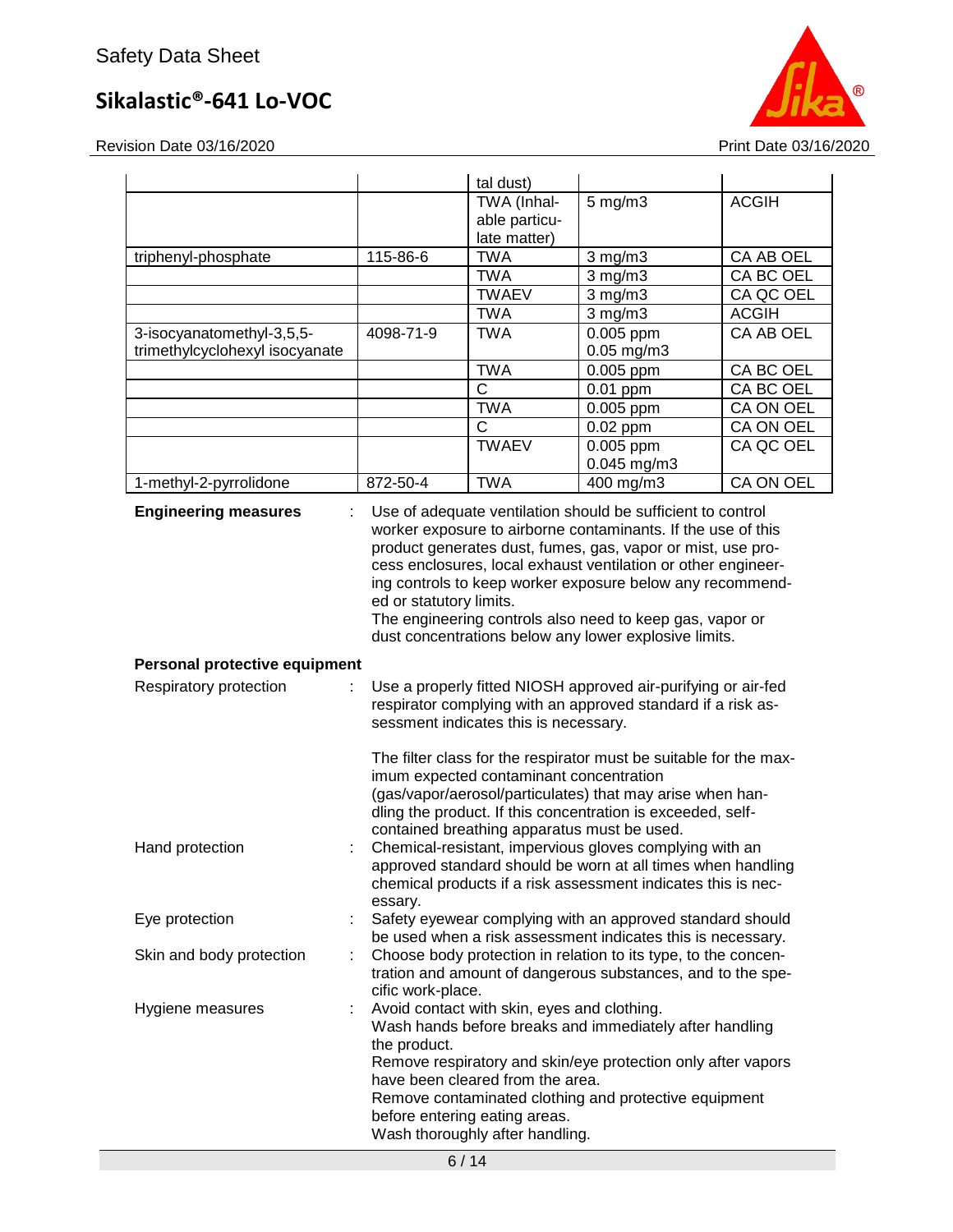Revision Date 03/16/2020 **Print Date 03/16/2020** 



### **SECTION 9. PHYSICAL AND CHEMICAL PROPERTIES**

| Appearance<br>Color<br>Odor<br><b>Odor Threshold</b> |    | liquid<br>various<br>fruity<br>No data available |
|------------------------------------------------------|----|--------------------------------------------------|
| pH                                                   | t  | Not applicable                                   |
| Melting point/range / Freezing<br>point              | ÷  | No data available                                |
| Boiling point/boiling range                          | t. | No data available                                |
| Flash point                                          |    | ca. 65.55 °C<br>(Method: closed cup)             |
| Evaporation rate                                     | t  | No data available                                |
| Flammability (solid, gas)                            | t, | No data available                                |
| Upper explosion limit / Upper<br>flammability limit  | t. | No data available                                |
| Lower explosion limit / Lower<br>flammability limit  | t. | No data available                                |
| Vapor pressure                                       | t  | 7.066066 hpa                                     |
| Relative vapor density                               |    | No data available                                |
| Density                                              |    | ca. 1.44 g/cm3 (23 °C)                           |
| Solubility(ies)<br>Water solubility                  | t, | insoluble                                        |
| Solubility in other solvents                         | t. | No data available                                |
| Partition coefficient: n-<br>octanol/water           | ÷  | No data available                                |
| Autoignition temperature                             | t  | No data available                                |
| Decomposition temperature                            |    | : No data available                              |
| Viscosity<br>Viscosity, dynamic                      |    | No data available                                |
| Viscosity, kinematic                                 |    | $>$ 20.5 mm2/s (40 °C)                           |
| <b>Explosive properties</b>                          | t. | No data available                                |
| Oxidizing properties                                 |    | No data available                                |
| Volatile organic compounds<br>(VOC) content          | t. | $38$ g/l                                         |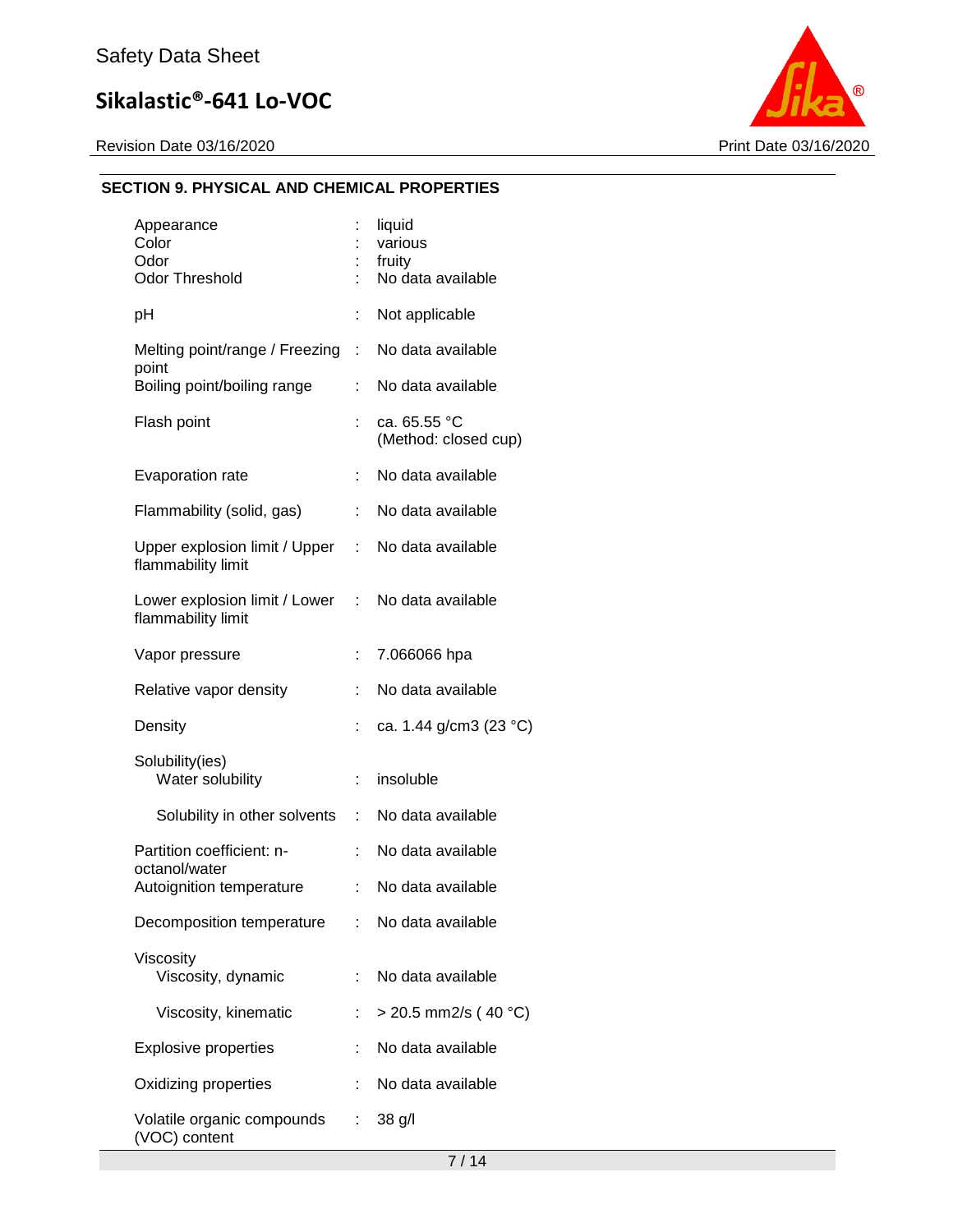Revision Date 03/16/2020 Print Date 03/16/2020



#### **SECTION 10. STABILITY AND REACTIVITY**

| Reactivity<br>Chemical stability<br>Possibility of hazardous reac-<br>tions | A. | No dangerous reaction known under conditions of normal use.<br>The product is chemically stable.<br>Stable under recommended storage conditions. |  |  |  |
|-----------------------------------------------------------------------------|----|--------------------------------------------------------------------------------------------------------------------------------------------------|--|--|--|
| Conditions to avoid<br>Incompatible materials                               |    | Extremes of temperature and direct sunlight.<br>No data available                                                                                |  |  |  |
| Hazardous decomposition<br>products                                         |    | No decomposition if stored and applied as directed.                                                                                              |  |  |  |
| <b>SECTION 11. TOXICOLOGICAL INFORMATION</b>                                |    |                                                                                                                                                  |  |  |  |
| <b>Acute toxicity</b><br>Harmful if inhaled.                                |    |                                                                                                                                                  |  |  |  |
| <b>Components:</b>                                                          |    |                                                                                                                                                  |  |  |  |
| 4-chloro-alpha, alpha, alpha-trifluorotoluene:                              |    |                                                                                                                                                  |  |  |  |

| Acute oral toxicity | : LD50 Oral (Rat): > 13,000 mg/kg |
|---------------------|-----------------------------------|
|                     |                                   |

## **Hardener MTJ (Polyoxypropylenetri(morpholinoaldimine)):**

Acute oral toxicity : LD50 Oral (Rat): > 2,001 mg/kg

## **Hardener MI (Isophoronedi(morpholinoaldimine)):**

Acute oral toxicity : LD50 Oral (Rat): > 2,001 mg/kg

| 3-isocyanatomethyl-3,5,5-trimethylcyclohexyl isocyanate: |                                  |
|----------------------------------------------------------|----------------------------------|
| Acute oral toxicity                                      | : LD50 Oral (Rat): $4,814$ mg/kg |

### Acute inhalation toxicity : LC50 (Rat): 0.031 mg/l Exposure time: 4 h Test atmosphere: dust/mist Acute dermal toxicity : LD50 Dermal (Rat): > 7,000 mg/kg

## **1-methyl-2-pyrrolidone:**

| Acute oral toxicity       | : LD50 Oral (Rat): $4,150$ mg/kg                                             |
|---------------------------|------------------------------------------------------------------------------|
| Acute inhalation toxicity | : $LC50$ (Rat): 5.1 mg/l<br>Exposure time: 4 h<br>Test atmosphere: dust/mist |

8 / 14

Exposure time: 4 h

mg/kg

| 4,5-dichloro-2-octyl-2H-isothiazol-3-one (DCOIT): |                           |
|---------------------------------------------------|---------------------------|
| Acute oral toxicity                               | : LD50 Oral (Rat): 1,636  |
| Acute inhalation toxicity                         | : $LC50$ (Rat): 0.26 mg/l |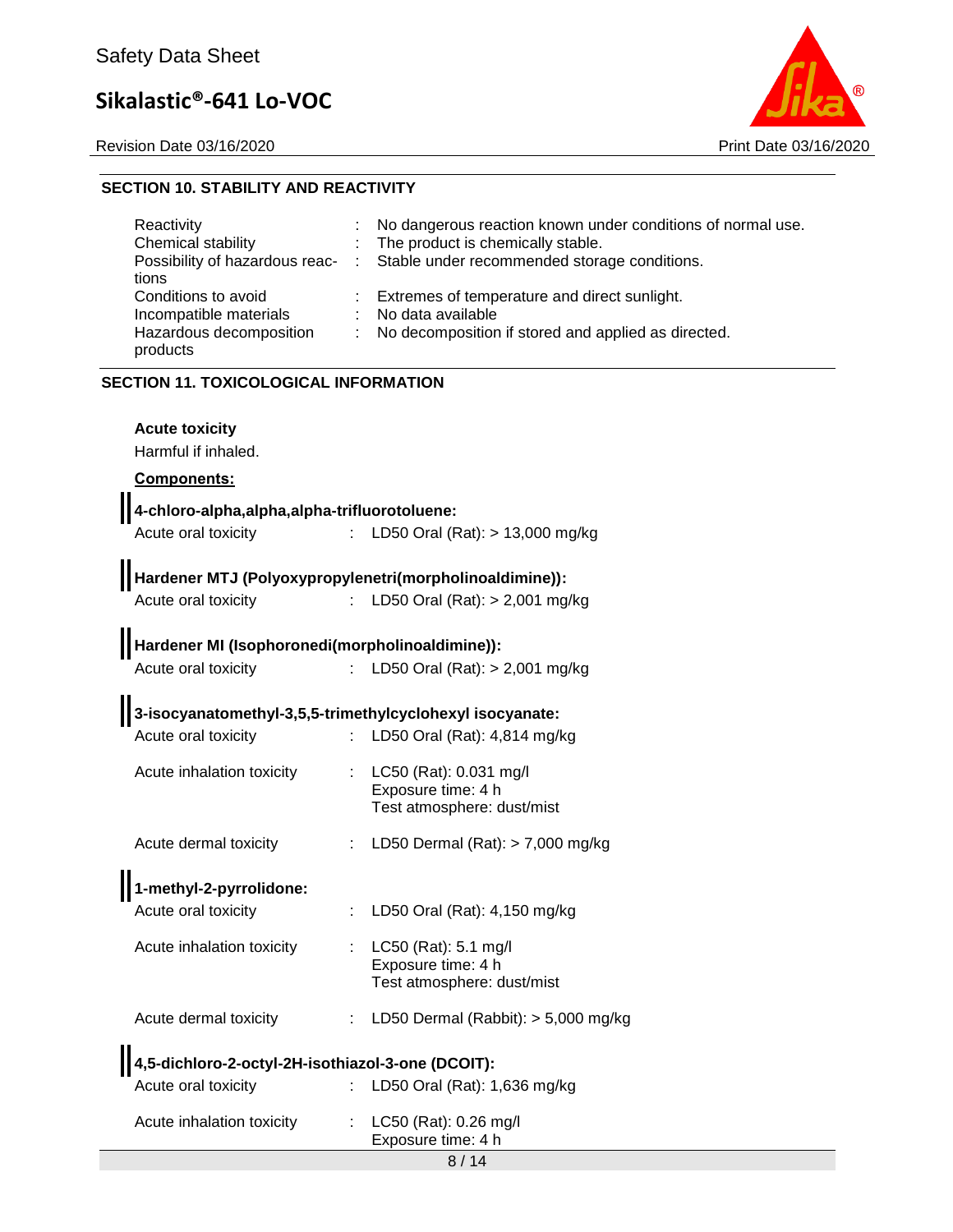

|                                                                                                       |                                                                    | Test atmosphere: dust/mist                                                                                      |            |
|-------------------------------------------------------------------------------------------------------|--------------------------------------------------------------------|-----------------------------------------------------------------------------------------------------------------|------------|
| salicylic acid:<br>Acute oral toxicity                                                                |                                                                    | : LD50 Oral (Rat): 891 mg/kg                                                                                    |            |
| Acute dermal toxicity                                                                                 |                                                                    | : LD50 Dermal $(Rat):$ > 2,000 mg/kg                                                                            |            |
| <b>Skin corrosion/irritation</b><br>Causes skin irritation.<br><b>Components:</b><br>Method<br>Result |                                                                    | Hardener MI (Isophoronedi(morpholinoaldimine)):<br>Regulation (EC) No. 440/2008, Annex, B.46<br>Skin irritation |            |
| Causes serious eye irritation.<br>Components:                                                         | Serious eye damage/eye irritation                                  |                                                                                                                 |            |
| Result<br>Method                                                                                      |                                                                    | Hardener MI (Isophoronedi(morpholinoaldimine)):<br>Eye irritation<br><b>OECD Test Guideline 405</b>             |            |
|                                                                                                       | Respiratory or skin sensitization                                  |                                                                                                                 |            |
| <b>Skin sensitization</b>                                                                             | May cause an allergic skin reaction.                               |                                                                                                                 |            |
| <b>Respiratory sensitization</b>                                                                      |                                                                    |                                                                                                                 |            |
| Components:                                                                                           |                                                                    | May cause allergy or asthma symptoms or breathing difficulties if inhaled.                                      |            |
|                                                                                                       |                                                                    | Hardener MI (Isophoronedi(morpholinoaldimine)):                                                                 |            |
| Method<br>Result                                                                                      |                                                                    | Regulation (EC) No. 440/2008, Annex, B.42 (LLNA)<br>May cause sensitization by skin contact.                    |            |
| <b>Germ cell mutagenicity</b>                                                                         | Not classified based on available information.                     |                                                                                                                 |            |
| Carcinogenicity                                                                                       |                                                                    |                                                                                                                 |            |
| <b>IARC</b>                                                                                           | Not classified based on available information.<br>titanium dioxide | Group 2B: Possibly carcinogenic to humans<br>Group 2B: Possibly carcinogenic to humans                          | 13463-67-7 |
| <b>OSHA</b>                                                                                           | carbon black                                                       |                                                                                                                 | 1333-86-4  |
|                                                                                                       | Not applicable                                                     |                                                                                                                 |            |
| <b>NTP</b>                                                                                            | Not applicable                                                     |                                                                                                                 |            |
|                                                                                                       |                                                                    | 9/14                                                                                                            |            |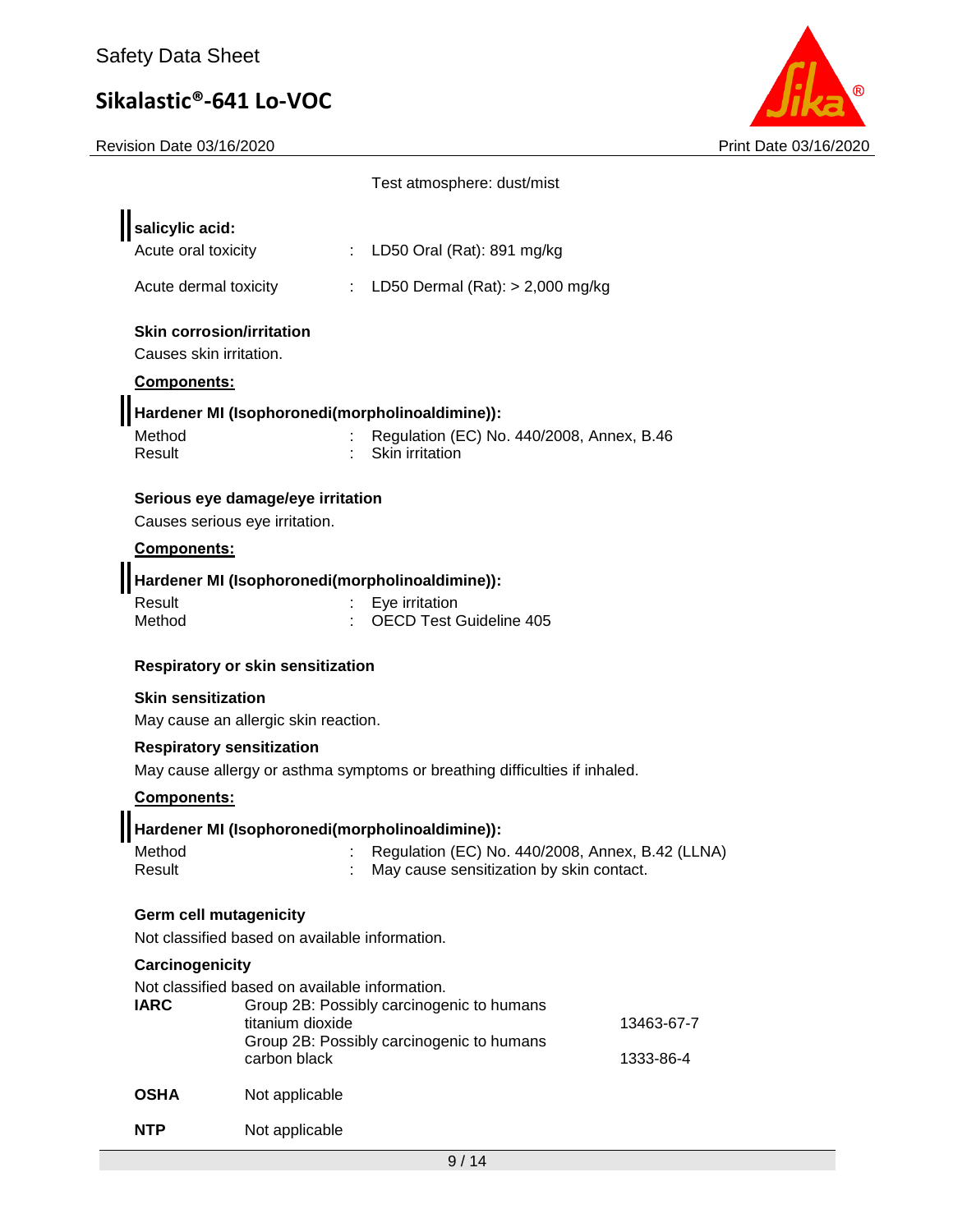Revision Date 03/16/2020 Print Date 03/16/2020



#### **Reproductive toxicity**

May damage fertility or the unborn child.

#### **STOT-single exposure**

Not classified based on available information.

#### **STOT-repeated exposure**

Once sensitized, a severe allergic reaction may occur when subsequently exposed to very low levels.

#### **Aspiration toxicity**

Not classified based on available information.

### **SECTION 12. ECOLOGICAL INFORMATION**

#### **Ecotoxicity**

#### **Components:**

## **4-chloro-alpha,alpha,alpha-trifluorotoluene:**

| Toxicity to fish                                        | LC50 (Brachydanio rerio (zebrafish)): 3 mg/l<br>Exposure time: 96 h                                 |
|---------------------------------------------------------|-----------------------------------------------------------------------------------------------------|
| aquatic invertebrates                                   | Toxicity to daphnia and other : EC50 (Daphnia magna (Water flea)): 2 mg/l<br>Exposure time: 48 h    |
| Toxicity to algae/aquatic<br>plants                     | EC50 (Pseudokirchneriella subcapitata (green algae)): > 0.41<br>mg/l<br>Exposure time: 72 h         |
| Hardener MTJ (Polyoxypropylenetri(morpholinoaldimine)): |                                                                                                     |
| aquatic invertebrates                                   | Toxicity to daphnia and other : EC50 (Daphnia magna (Water flea)): 45.1 mg/l<br>Exposure time: 48 h |
|                                                         | NOEC (Daphnia magna (Water flea)): 12.5 mg/l<br>Exposure time: 48 h                                 |
| Toxicity to algae/aquatic<br>plants                     | EC50 (Pseudokirchneriella subcapitata (green algae)): 1.56<br>mg/l<br>Exposure time: 72 h           |
| Hardener MI (Isophoronedi(morpholinoaldimine)):         |                                                                                                     |
| aquatic invertebrates                                   | Toxicity to daphnia and other : EC50 (Daphnia magna (Water flea)): 40.2 mg/l<br>Exposure time: 48 h |
|                                                         | NOEC (Daphnia magna (Water flea)): 17.1 mg/l<br>Exposure time: 48 h                                 |
| Toxicity to algae/aquatic<br>plants                     | : EC50 (Pseudokirchneriella subcapitata (green algae)): 89 mg/l<br>Exposure time: 72 h              |
|                                                         |                                                                                                     |

### **4,5-dichloro-2-octyl-2H-isothiazol-3-one (DCOIT):**

10 / 14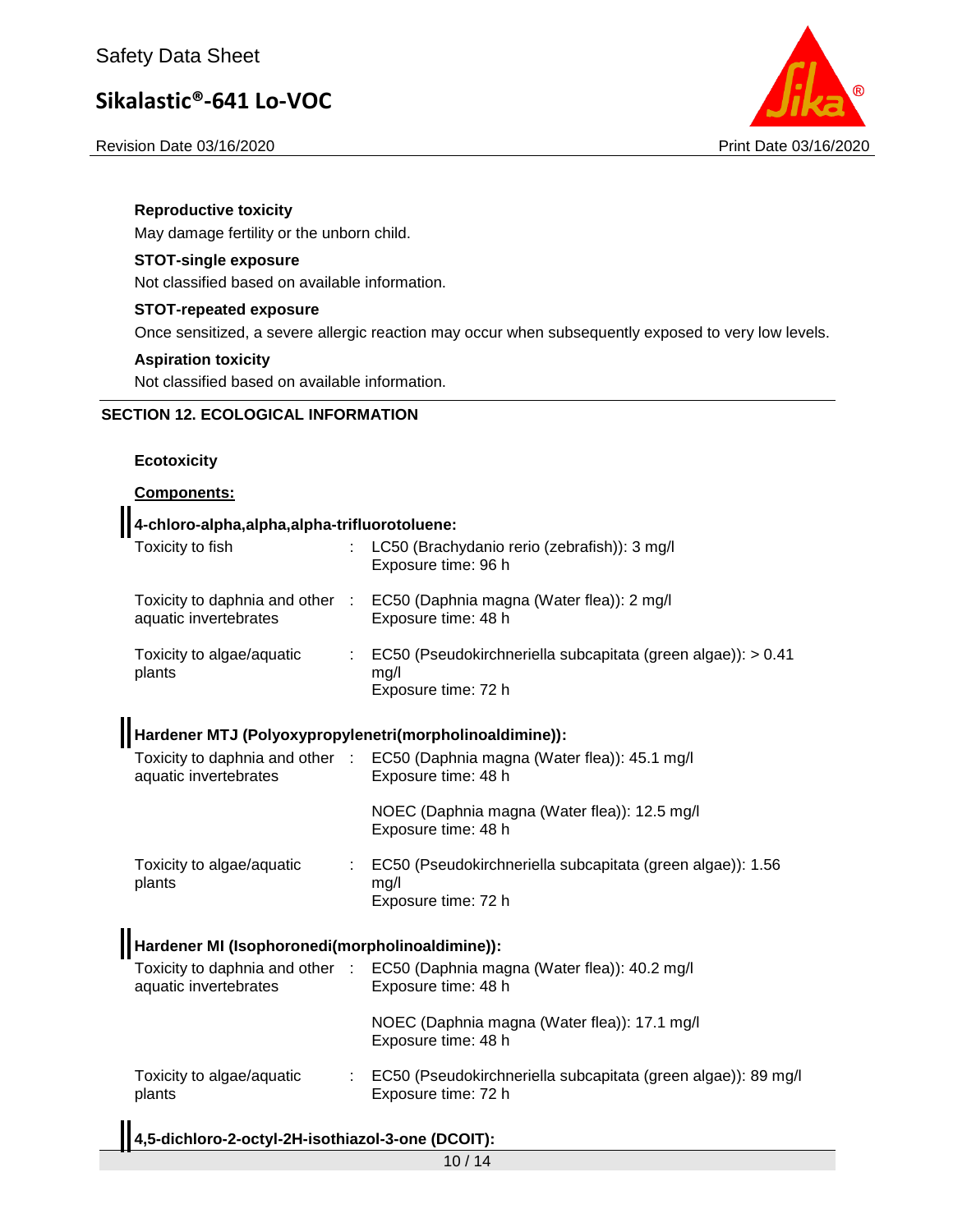Revision Date 03/16/2020 Print Date 03/16/2020

| Toxicity to fish                                               | LC50 (Fish): 0.0027 mg/l<br>Exposure time: 96 h                                                                                                                                                                                                                                                                                                                                                              |
|----------------------------------------------------------------|--------------------------------------------------------------------------------------------------------------------------------------------------------------------------------------------------------------------------------------------------------------------------------------------------------------------------------------------------------------------------------------------------------------|
| <b>Persistence and degradability</b><br>No data available      |                                                                                                                                                                                                                                                                                                                                                                                                              |
| <b>Bioaccumulative potential</b><br>No data available          |                                                                                                                                                                                                                                                                                                                                                                                                              |
| <b>Mobility in soil</b><br>No data available                   |                                                                                                                                                                                                                                                                                                                                                                                                              |
| Other adverse effects                                          |                                                                                                                                                                                                                                                                                                                                                                                                              |
| <u>Product:</u><br>Additional ecological infor-<br>÷<br>mation | Do not empty into drains; dispose of this material and its con-<br>tainer in a safe way.<br>Avoid dispersal of spilled material and runoff and contact with<br>soil, waterways, drains and sewers.<br>Toxic to aquatic organisms, may cause long-term adverse<br>effects in the aquatic environment.<br>May be harmful to the environment if released in large quanti-<br>ties.<br>Water polluting material. |

### **SECTION 13. DISPOSAL CONSIDERATIONS**

| <b>Disposal methods</b> |   |                                                                                                                                                                                                                             |
|-------------------------|---|-----------------------------------------------------------------------------------------------------------------------------------------------------------------------------------------------------------------------------|
| Waste from residues     |   | Disposal of this product, solutions and any by-products should<br>at all times comply with the requirements of environmental<br>protection and waste disposal legislation and any regional<br>local authority requirements. |
| Contaminated packaging  | ٠ | Empty containers should be taken to an approved waste han-<br>dling site for recycling or disposal.                                                                                                                         |

#### **SECTION 14. TRANSPORT INFORMATION**

#### **International Regulations**

| <b>IATA-DGR</b>                               |   |                                                                                   |
|-----------------------------------------------|---|-----------------------------------------------------------------------------------|
| UN/ID No.                                     | ٠ | <b>UN 3082</b>                                                                    |
| Proper shipping name                          |   | Environmentally hazardous substance, liquid, n.o.s.<br>(diphenyl-tolyl-phosphate) |
| Class                                         | ٠ | 9                                                                                 |
| Packing group                                 | ٠ | Ш                                                                                 |
| Labels                                        |   | Miscellaneous                                                                     |
| Packing instruction (cargo<br>aircraft)       | ÷ | 964                                                                               |
| Packing instruction (passen-<br>ger aircraft) |   | 964                                                                               |
| <b>IMDG-Code</b>                              |   |                                                                                   |
| UN number                                     | ٠ | UN 3082                                                                           |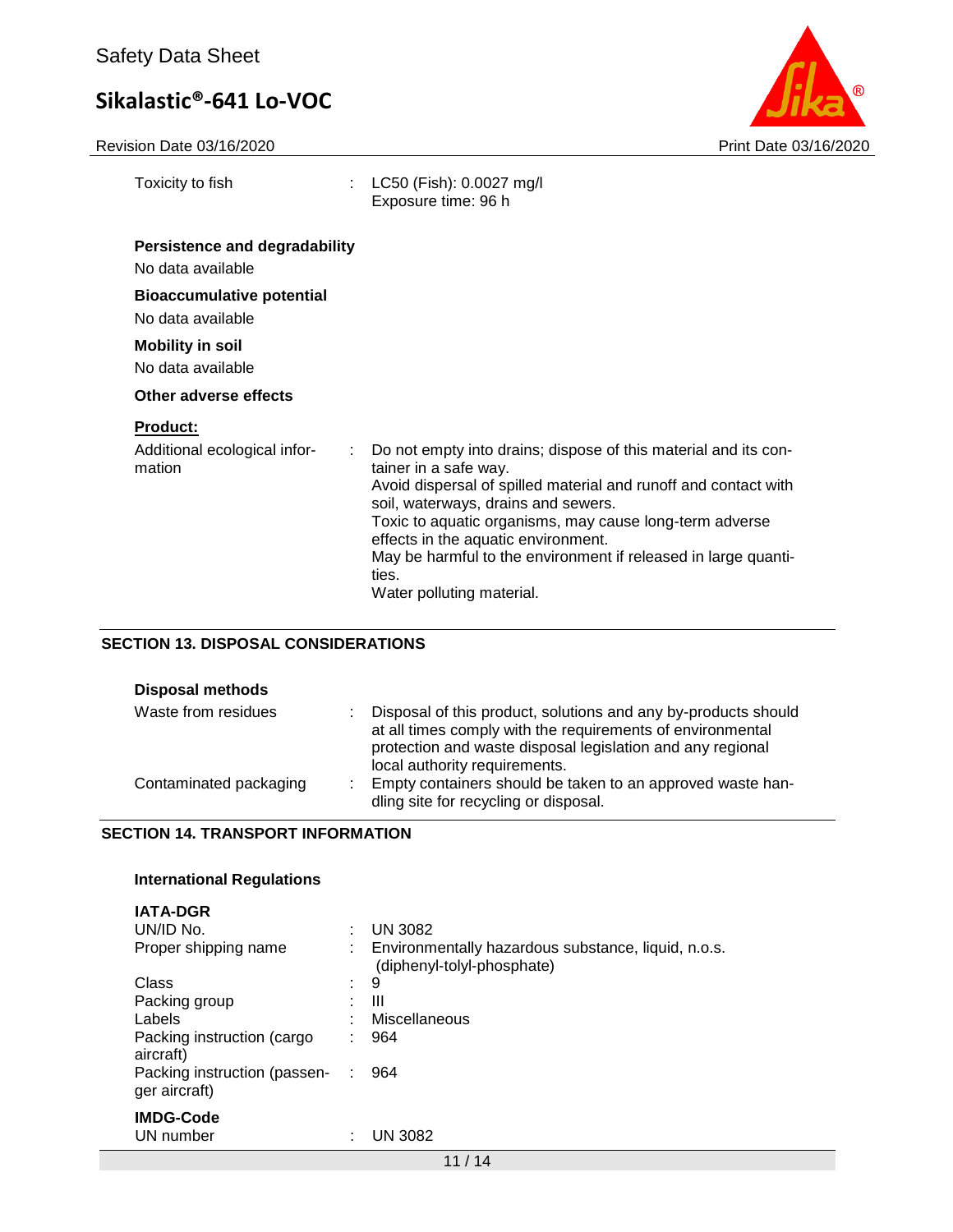

| Proper shipping name |    | ENVIRONMENTALLY HAZARDOUS SUBSTANCE, LIQUID,<br>N.O.S.<br>(diphenyl-tolyl-phosphate) |
|----------------------|----|--------------------------------------------------------------------------------------|
| <b>Class</b>         | ÷. | 9                                                                                    |
| Packing group        |    | Ш                                                                                    |
| Labels               |    | 9                                                                                    |
| EmS Code             |    | F-A. S-F                                                                             |
| Marine pollutant     |    | ves                                                                                  |

#### **Transport in bulk according to Annex II of MARPOL 73/78 and the IBC Code**

Not applicable for product as supplied.

#### **Domestic regulation**

IMDG: For Limited Quantity special provisions reference IMDG Code Chapter 3.4

#### **TDG**

Not regulated as a dangerous good

#### **Special precautions for user**

The transport classification(s) provided herein are for informational purposes only, and solely based upon the properties of the unpackaged material as it is described within this Safety Data Sheet. Transportation classifications may vary by mode of transportation, package sizes, and variations in regional or country regulations.

#### **SECTION 15. REGULATORY INFORMATION**

#### **Canadian lists**

No substances are subject to a Significant New Activity Notification.

#### **SECTION 16. OTHER INFORMATION**

#### **Full text of other abbreviations**

| <b>ACGIH</b>      | USA. ACGIH Threshold Limit Values (TLV)                                                                                                             |
|-------------------|-----------------------------------------------------------------------------------------------------------------------------------------------------|
| CA AB OEL         | Canada. Alberta, Occupational Health and Safety Code (table<br>$2:$ OEL)                                                                            |
| CA BC OEL         | Canada. British Columbia OEL                                                                                                                        |
| CA ON OEL         | Ontario Table of Occupational Exposure Limits made under<br>the Occupational Health and Safety Act.                                                 |
| CA QC OEL         | : Québec. Regulation respecting occupational health and safe-<br>ty, Schedule 1, Part 1: Permissible exposure values for air-<br>borne contaminants |
| ACGIH / TWA       | : 8-hour, time-weighted average                                                                                                                     |
| CA AB OEL / TWA   | 8-hour Occupational exposure limit                                                                                                                  |
| CA BC OEL / TWA   | 8-hour time weighted average                                                                                                                        |
| CA BC OEL / C     | ceiling limit                                                                                                                                       |
| CA ON OEL / C     | Ceiling Limit (C)                                                                                                                                   |
| CA ON OEL / TWA   | Time-Weighted Average Limit (TWA)                                                                                                                   |
| CA QC OEL / TWAEV | : Time-weighted average exposure value                                                                                                              |
|                   |                                                                                                                                                     |

#### ADR : Accord européen relatif au transport international des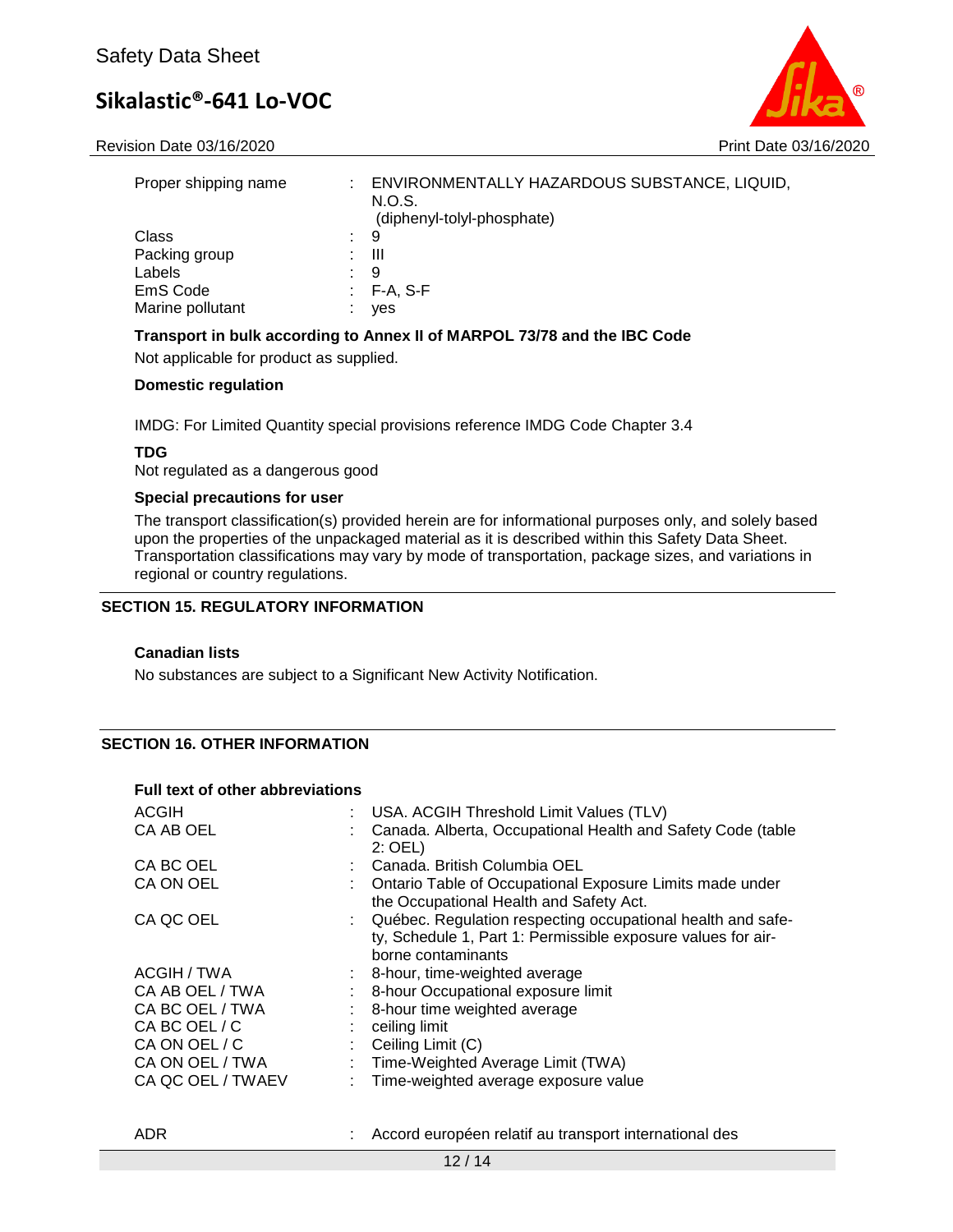Revision Date 03/16/2020 Print Date 03/16/2020



| <b>CAS</b><br><b>DNEL</b><br>EC50<br><b>GHS</b><br><b>IATA</b><br><b>IMDG</b><br>LD50 | marchandises Dangereuses par Route<br><b>Chemical Abstracts Service</b><br>Derived no-effect level<br>Half maximal effective concentration<br><b>Globally Harmonized System</b><br>International Air Transport Association<br>International Maritime Code for Dangerous Goods<br>Median lethal dosis (the amount of a material, given all at<br>once, which causes the death of 50% (one half) of a group of<br>test animals) |
|---------------------------------------------------------------------------------------|-------------------------------------------------------------------------------------------------------------------------------------------------------------------------------------------------------------------------------------------------------------------------------------------------------------------------------------------------------------------------------------------------------------------------------|
| <b>LC50</b>                                                                           | Median lethal concentration (concentrations of the chemical in<br>air that kills 50% of the test animals during the observation<br>period)                                                                                                                                                                                                                                                                                    |
| <b>MARPOL</b>                                                                         | International Convention for the Prevention of Pollution from<br>Ships, 1973 as modified by the Protocol of 1978                                                                                                                                                                                                                                                                                                              |
| <b>OEL</b>                                                                            | Occupational Exposure Limit                                                                                                                                                                                                                                                                                                                                                                                                   |
| <b>PBT</b>                                                                            | Persistent, bioaccumulative and toxic                                                                                                                                                                                                                                                                                                                                                                                         |
| <b>PNEC</b>                                                                           | Predicted no effect concentration                                                                                                                                                                                                                                                                                                                                                                                             |
| <b>REACH</b>                                                                          | Regulation (EC) No 1907/2006 of the European Parliament<br>and of the Council of 18 December 2006 concerning the Reg-<br>istration, Evaluation, Authorisation and Restriction of Chemi-<br>cals (REACH), establishing a European Chemicals Agency                                                                                                                                                                             |
| <b>SVHC</b>                                                                           | Substances of Very High Concern                                                                                                                                                                                                                                                                                                                                                                                               |
| vPvB                                                                                  | Very persistent and very bioaccumulative                                                                                                                                                                                                                                                                                                                                                                                      |

#### Notice to Reader:

The information contained in this Material Safety Data Sheet applies only to the actual Sika Canada product identified and described herein. This information is not intended to address, nor does it address the use or application of the identified Sika product in combination with any other material, product or process. All of the information set forth herein is based on technical data regarding the identified product that Sika believes to be reliable as of the date hereof. Prior to each use of any Sika product, the user must always read and follow the warnings and instructions on the product's current Product Data Sheet, product label and Material Safety Data Sheet for each Sika product, which are available at web site and/or telephone number listed.

SIKA MAKES NO WARRANTIES EXPRESS OR IMPLIED AND ASSUMES NO LIABILITY ARISING FROM THIS INFORMATION OR ITS USE. SIKA SHALL NOT BE LIABLE UNDER ANY LEGAL THEORY FOR SPECIAL OR CONSEQUENTIAL DAMAGES AND SHALL NOT BE RESPONSIBLE FOR THE USE OF THIS PRODUCT IN A MANNER TO INFRINGE ON ANY PATENT OR ANY OTHER INTELLECTUAL PROPERTY RIGHTS HELD BY OTHERS.

All sales of Sika products are subject to its current terms and conditions of sale available at www.sika.ca or 514-697-2610.

| <b>Revision Date</b><br>Prepared by | : 03/16/2020<br>$\therefore$ R & D of Sika Canada Inc. |
|-------------------------------------|--------------------------------------------------------|
| Material number                     | : 589814                                               |